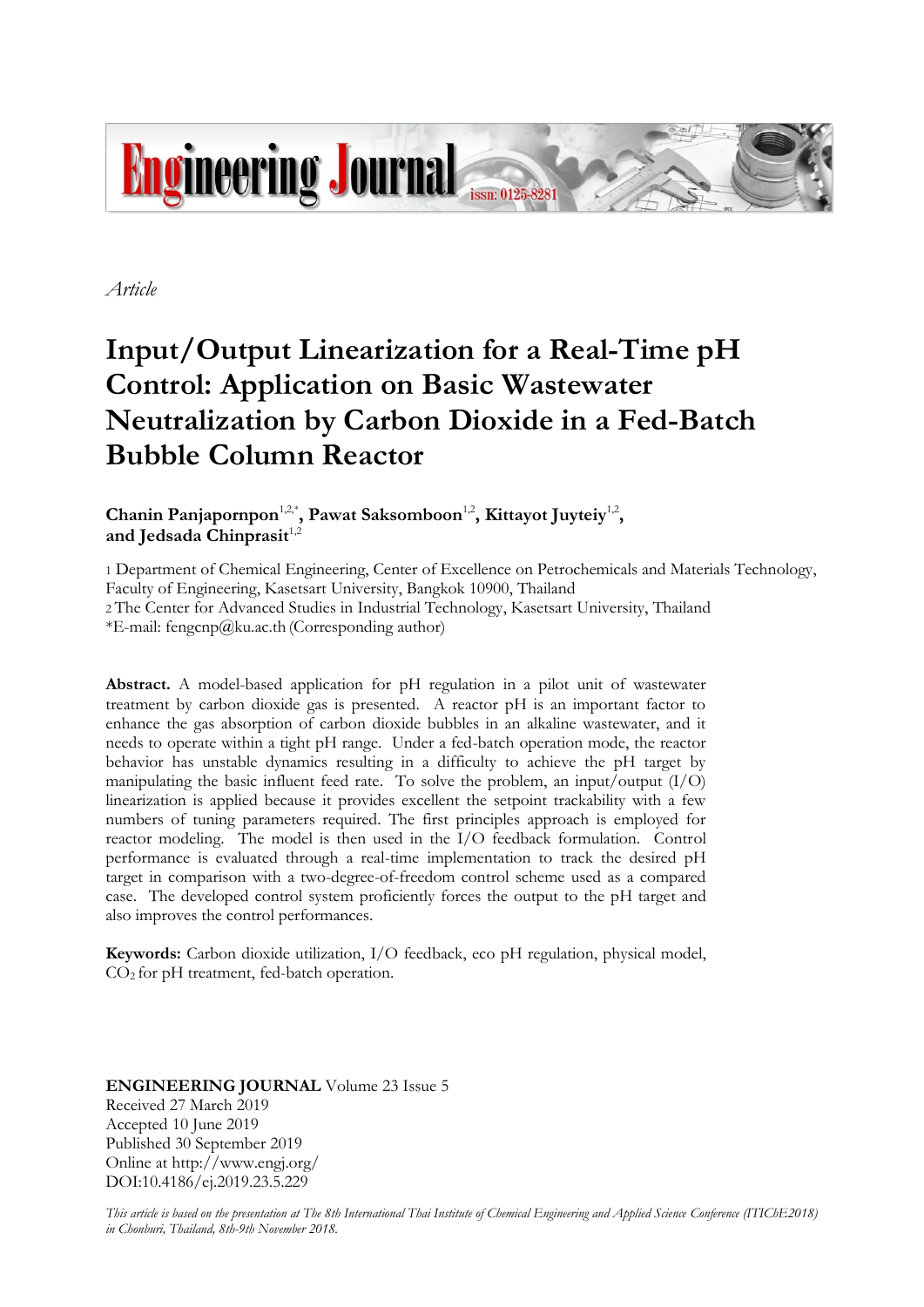## **1. Introduction**

The rapid growth of process industries in past decades significantly induces plenty of carbon dioxide released into the air. Utilization of carbon dioxide is an interesting technology for the industry to obtain the benefit from such waste, and it effectively reduces the carbon dioxide emission as well. A wastewater neutralization by a waste carbon dioxide is one of the attractive carbon dioxide utilization technologies that receive much attention due to much safer, effective waste management and environment friendly in comparison with the sulfuric acid [1, 2]. Wastewater from industries is usually contaminated by base substances; for example, wastewaters from paper mill, cement and beverage industries. Their wastewater is reported to have pH in a range from 7.5 to 12. The wastes require to be neutralized before releasing to an environment [3].

A base wastewater treatment by carbon dioxide is in a gas-liquid reaction. A bubble column is a good candidate of a reactor for taking the place of the gas-liquid reaction due to the ability of solid management from upstream, high mass transfer coefficient and low operating cost [4]. The bubble column reactor could run in both fed-batch [5] and continuous modes [6]. The reactor dynamics of a studied carbon dioxidehydroxide system are inherently nonlinear due to complexities in the reactions and kinetics. The carbon dioxide absorption rate into the liquid is affected by the operating pH. When the pH is too low, the kinetic rate between carbon dioxide and hydroxide ion is slowed. A lower operating pH could lead to a less carbon dioxide conversion while a higher operating pH could violate the maximum pH allowance of the effluent wastewater. There are many control techniques reported for controlling a pH process. For instance, advanced control techniques are a PID controller integrated with a sliding mode concept [7], a gain scheduling/autotuning gain-scheduling PID controller [8-11] or a modified PI controller with multi-model switching of strong acid equivalent [12], an input/output feedback with an iterative parametric estimator [13], a global linearizing controllers with the state-space model and ion neuralization balance [14, 15], and a Weiner-based predictive control that the predicted trajectory is recursively linearized to guarantee the solution [16, 17]. The studies mentioned above are the liquid pH control, but a study of pH adjustment in a fed-batch, gas-liquid system is not found.

Therefore, the model-based design of  $pH$  control for a  $CO<sub>2</sub>$  based wastewater neutralization in the bubble column is presented. The objective is to regulate the pH setpoint in between pH 7 to pH 9 by adjusting an influent feed rate under a fed-batch mode. The fed-batch operation provides a high conversion per unit volume, efficiency in product quality control, and low costs in both construction and operation. A first principle, lumped model and a two-film theory are used for explaining dissolution of  $CO<sub>2</sub>$  gas into the liquid and predicting reactor dynamics. In the proposed control structure, a pH feedback controller is formulated by a concept of input/output linearization. The I/O linearization provides an excellent control performance to handle system nonlinearity with few tuning parameters required. To reject the output offset by the process-model mismatch, A setpoint compensating integrator is added into the designed control structure. A two degree of freedom (2DOF) input/output feedback is used for comparing the performances during the start-up and under setpoint tracking test.

#### **2. Modeling of Carbon Dioxide-Based pH Treatment System**

Experiments of the carbon dioxide-based pH treatment were studied in a bench-scale, fed-batch bubble column reactor in the Model-based Control Laboratory at Kasetsart University. The equipment setup and its schematic diagram are shown in Fig. 1 and Fig. 2. The bubble column dimensions have an 8-cm diameter with 50-cm height, and the operating column volume is 2.5 L. The mixed gas feeds into the gas line with 11 cm above the bottom column reactor. The carbon dioxide sensor is installed at the gas outlet line of the top column. At the top column, a solution of 0.2 M sodium hydroxide  $(C_i)$  assumed to be the influent water is added. The reactor is initially filled up with 1.5 L of the influent feed. A 20 %  $CO<sub>2</sub>$  mixed gas is continuously fed through the submerged gas diffuser in the bubble reactor. At the bottom of the reactor, the liquid from the reactor is circulated through a heat exchanger to maintain the temperature at 25–27 C. The pressure sensor, pH probe, ultrasonic sensor for level measurement and are installed at 5 cm, 20 cm and 20 cm above the column bottom, respectively. The reactor pH is controlled by adjusting the influent feed rate.

To simplify and model the bench-scale pH reactor, these given assumptions are applied:

The resistance to gas-phase mass transfer is neglected because of the gas bubble bound.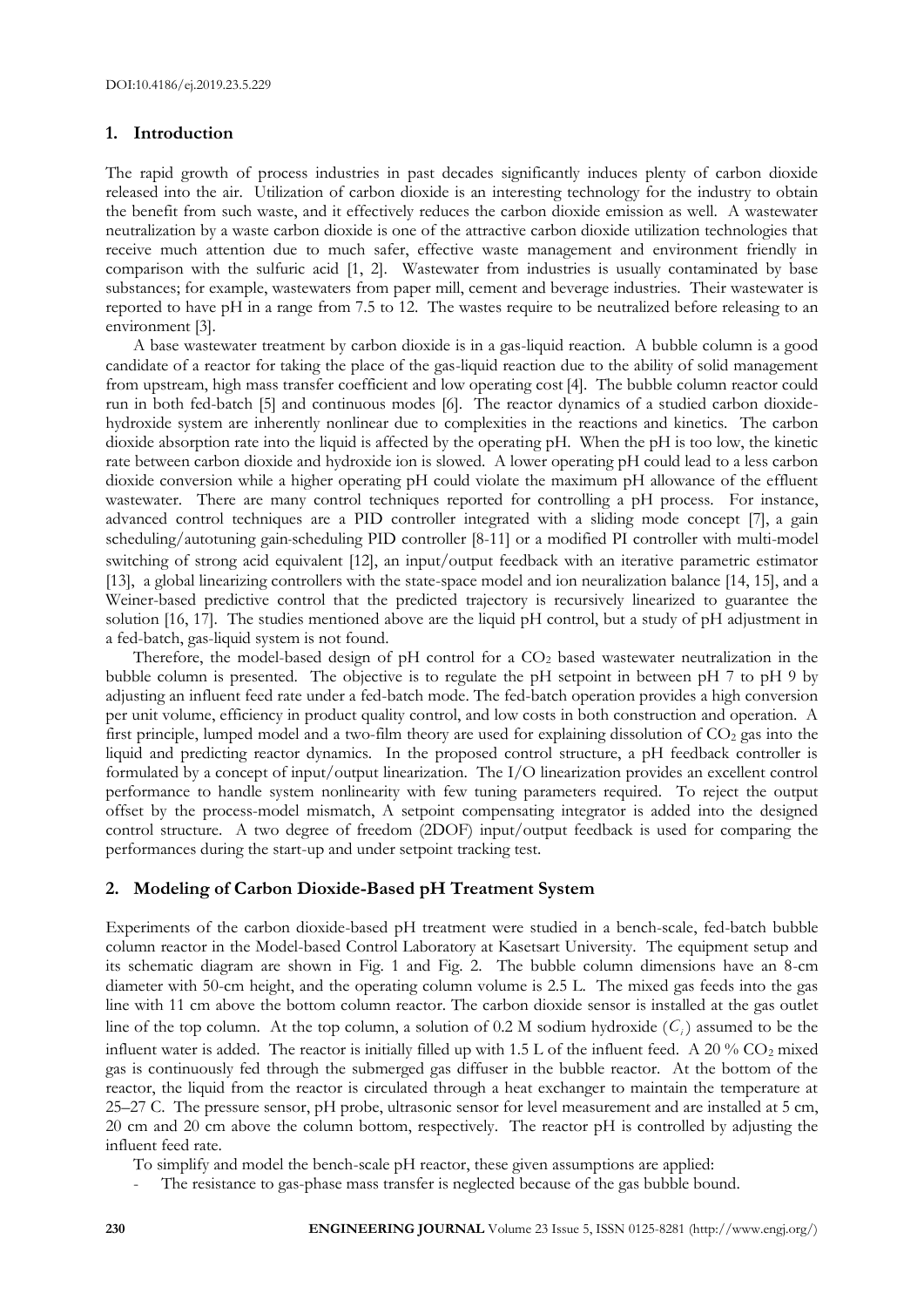- The concentration of the vapor phase is assumed to follow the ideal gas law.
- A film model is used for estimating the liquid-phase  $CO<sub>2</sub>$  mass transfer.
- The well-mixed bulk liquid is assumed. Therefore, the state variables are considered to change by time only.
- The reactor has a small operating volume with the short vertical liquid distance. Thus, the gas bubble diameter is assumed to be constant.
- Mass transfer of the carbon dioxide into the liquid bulk is driven by the differences in the gas partial pressure and the interface concentration.
- The interface concentration of carbon dioxide in both phases is in equilibrium and estimated by Henry's law.

#### **2.1. Overall Mass Balance of Liquid in the Reactor**

$$
\frac{dm_{\rm L}}{dt} = F_i \rho + N_a M_{w,CO_2}
$$
\n
$$
\frac{d(V_{\rm L}\rho)}{dt} = F_i \rho + N_a M_{w,CO_2}
$$
\n(1)

where  $m<sub>L</sub>$  is the mass of the reactor liquid;  $V<sub>L</sub>$  is the volume of the liquid;  $\rho$  is the influent density assumed to be equal to the reactor liquid;  $F_i$  is the influent volumetric rate;  $M_{w,CO_2}$  is the carbon dioxide molecular weight equal to 44.01 g/mole.  $N_a$  is the  $CO_2$  molar mass transfer rate that is defined by Eq. (2) that is formulated by a flux balance through the gas/liquid interfacial film at steady-state condition.

$$
N_a = k_a V_L \left( \frac{p_{CO_2}}{H_{CO_2}} - C_{CO_2} \right)
$$
 (2)

where  $p_{CO_2}$  is the CO<sub>2</sub> partial pressure in equilibrium with its bulk liquid concentration;  $k_i a$  is the volumetric mass transfer coefficient of carbon dioxide absorption into the liquid bulk;  $E$  is an enhancement factor;  $H_{CO_2}$  and  $C_{CO_2}$  are Henry's law constant and  $CO_2$  concentration, respectively. The liquid density can express as a function of the high liquid  $(b)$  and the hydrostatic pressure of the liquid in the column  $(P)$  as follows:

$$
\rho = \frac{P}{gb} \tag{3}
$$

The enhancement factor in this work is set to one because the operating pH is moderately high. The enhancement of the film reaction is not dominant, and it can be neglected [7]. An empirical relation equation of the volumetric mass transfer coefficient based on [18] fitting with our experiment is applied; which the relation is presented as follows:

$$
\ln(k_{\rm j}a) = 11.43 + 0.796\ln(\sigma) + 0.634\ln(u_{\rm g}) - \frac{2300}{T}
$$
 (4)

where  $\mathcal{U}_g$  is the gas velocity and  $\sigma$  is the surface tension.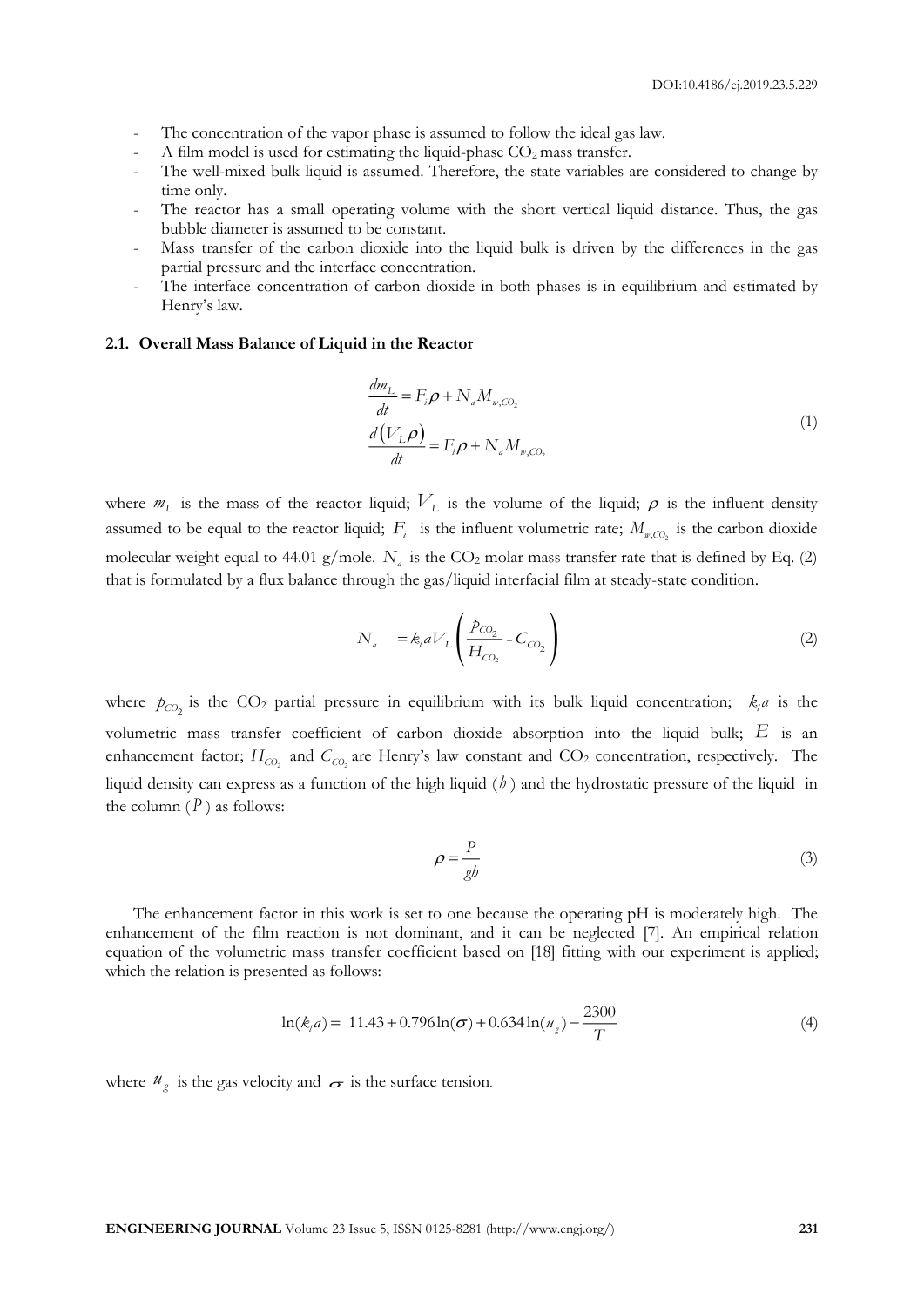

Fig. 1. An experimental unit of a basic wastewater neuralization by carbon dioxide.



Fig. 2. An experimental unit scheme of a basic wastewater neuralization by carbon dioxide.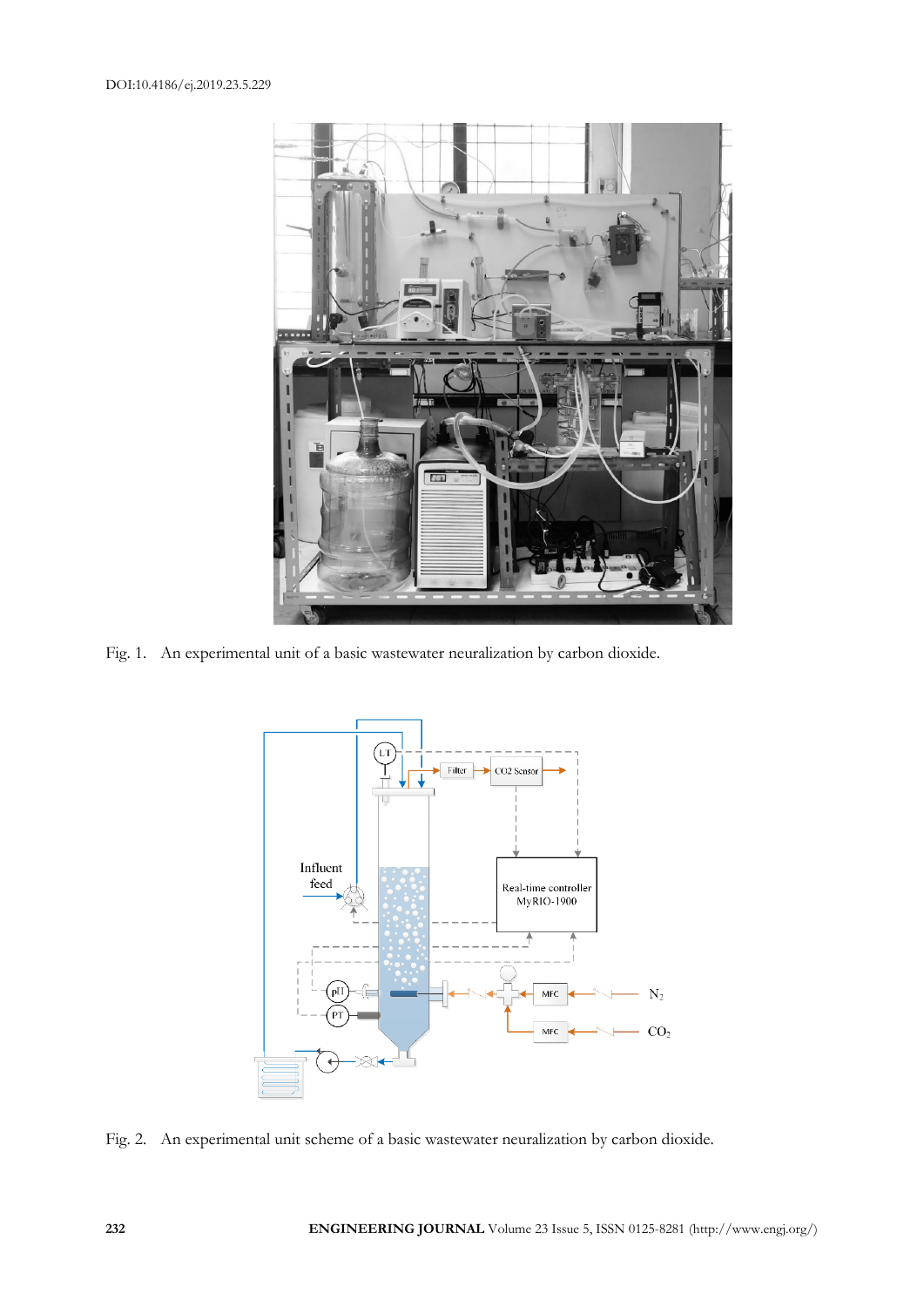## **2.2. Component Balances in the Liquid Bulk**

The absorption of carbon dioxide-sodium hydroxide aqueous occurs with the following reactions [6, 18- 22]:

$$
CO_2 + OH^- \xrightarrow{\quad k_1} HCO_3^-
$$
 (5)

$$
CO_2 + H_2O \xrightarrow{\phantom{a}k_2} HCO_3^- + H^+ \tag{6}
$$

$$
HCO_3^- + OH^- \xleftarrow[k_{32}]{K_3/k_{32}} CO_3^{2-} + H_2O \tag{7}
$$

$$
H^+ + OH^- \xrightarrow{\mathcal{E}_{y1} \atop K_y \mathcal{K}_{y1}} H_2O \tag{8}
$$

The reaction rate of Eq. (5) and the rate constant  $k_1$  (L/mol⋅s) as a function of the ionic strength (<sup>I</sup>) are described by Eqs. (9a)-(9d):

$$
r_1 = k_1 C_{OH^-} C_{CO_2} \tag{9a}
$$

$$
\log k_1 = \log k_1^{\circ} + 0.20I - 0.0182I^2 \tag{9b}
$$

$$
\log \dot{k_1}^{\circ} = 13.635 - \frac{2985}{T}
$$
 (9c)

$$
I = \frac{1}{2} \sum_{i=1}^{n} C_i Z_i^2
$$
 (9d)

where  $Z$  is the ionic charge number. The behavior of the reaction in Eq. (6) is first order with the rate of reaction as shown in Eq. (10)

$$
r_2 = k_2 C_{CO_2} \tag{10a}
$$

$$
r_2 = k_2 C_{CO_2}
$$
\n
$$
\log k_2 = 3.298 \times 10^2 - 1.1054 \times 10^2 \log(T) - \frac{1.7265 \times 10^4}{T}
$$
\n(10b)

An equilibrium reaction in Eq. (7) has a rate constant referred to [17], which the relation is shown in Eqs. (11a) and (11b)

$$
\log K_3 = \log K_3^{\circ} + \frac{1.01\sqrt{C_{N_a^+}}}{1 + 1.27\sqrt{C_{N_a^+}}} + 0.125C_{N_a^+}
$$
\n(11a)

$$
\log K_3^\circ = 4.134 \times 10^{-1} - 6.737 \times 10^{-3} T + \frac{1568.94}{T}
$$
 (11b)

The kinetic rates in Eqs. (12) and (13) are given for the reactions in Eqs. (7) and (8), respectively.

$$
r_3 = k_{32}(K_3 C_{OH} C_{HCO_3^-} - C_{CO_3^{2-}})
$$
\n(12)

$$
r_4 = k_{w1} (C_{OH^-} C_{HCO_3^-} - K_w)
$$
\n(13)

Thus, the component balances of each species in the liquid can be described as follows

*The carbon dioxide in the liquid:* 

$$
\frac{dC_{CO_2}}{dt} = \frac{N_a}{V_L} - r_1 - r_2
$$
\n(14)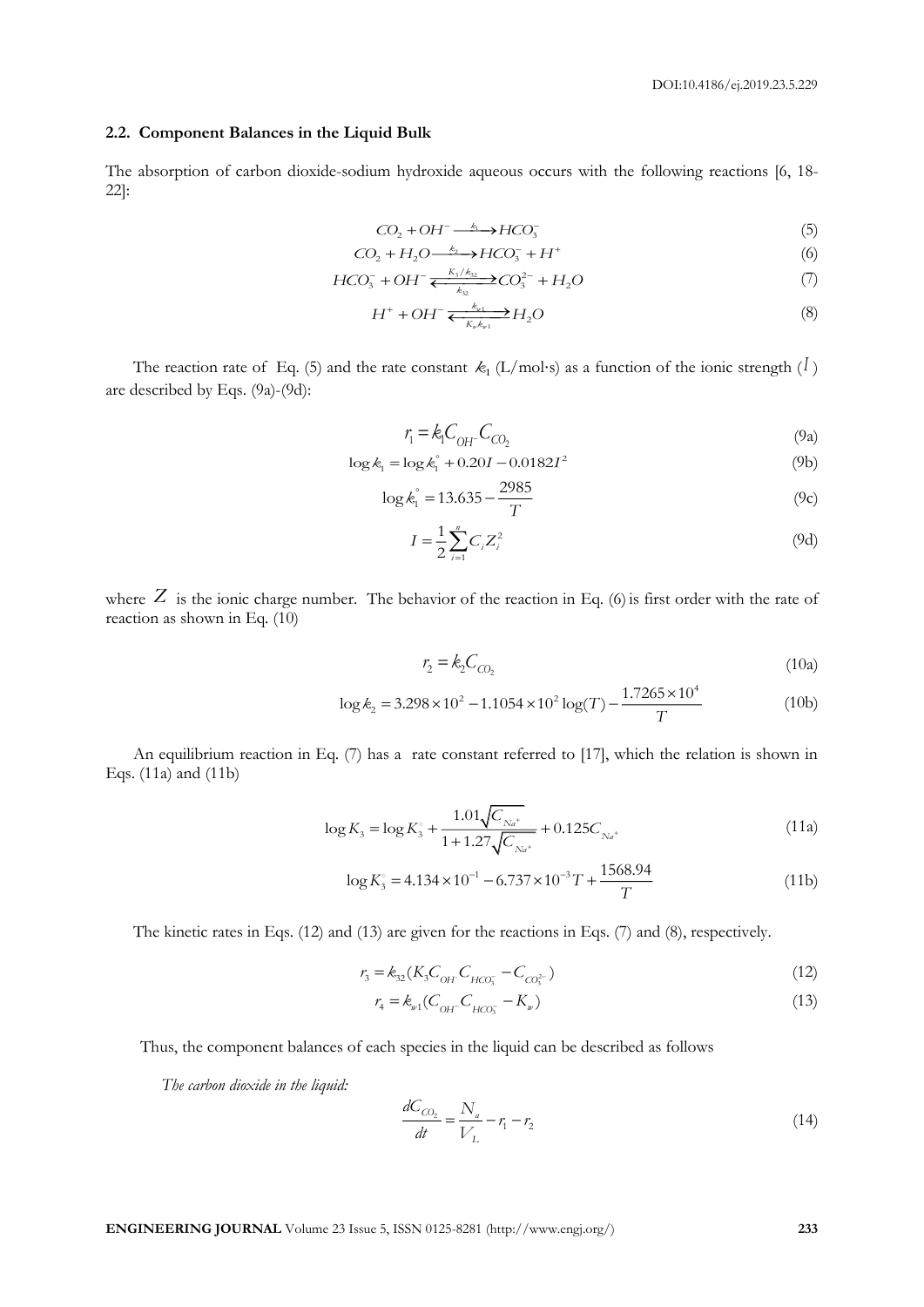*The bicarbonate ion in the liquid:*

$$
\frac{dC_{HCO_3^-}}{dt} = r_1 + r_2 - r_3 \tag{15}
$$

*The hydroxide ion in the liquid :*

$$
\frac{dC_{OH^-}}{dt} = \frac{F_i C_i}{V_L} - r_1 - r_3 - r_4
$$
\n(16)

*The proton ion in the liquid* :

$$
\frac{dC_{H^+}}{dt} = r_2 - r_4 \tag{17}
$$

*The carbonate ion in the liquid:*

$$
\frac{dC_{CO_3^{2-}}}{dt} = r_3 \tag{18}
$$

*The Sodium ion in the liquid:*

$$
\frac{dC_{N_a^+}}{dt} = \frac{F_i C_i}{V_L} \tag{19}
$$

The kinetic correlations for the studied reactions in Eqs. (7) and (8) are given in Table 1.

Table 1. Correlated kinetic parameters of the reactions in Eqs. (7) and (8)

| Symbol   | Quantity                      | Value                                                  |
|----------|-------------------------------|--------------------------------------------------------|
| $k_{32}$ | Rate constant [23]            | $1.22 \times 10^6$ s <sup>-1</sup>                     |
| $k_{w1}$ | Rate constant [24]            | $1.40\times10^{11}$ m <sup>3</sup> · mol <sup>-1</sup> |
|          | Equilibrium constant of water | $1 \times 10^{-14}$ mol <sup>2</sup> · m <sup>-6</sup> |

## **2.3. The Energy Conservation Equation in the Bench-Scale Reactor**

The energy conservation equation in the reactor can be derived as follows:

$$
\frac{d\Gamma}{dt} = \frac{1}{mc_p} \Big( F_i \rho c_p \Big( T_i - T \Big) + F_c \rho_L c_p \Big( T_C - T \Big) - \sum_{i=1}^4 \Delta H_{r_i} \left\| r_i \right\| V_L - N_a M_{w, CO_2} c_p \Big( T_g - T \Big) \Big) \tag{20}
$$

where  $T_i$ ,  $T_g$ ,  $T_i$ , and  $T_c$  are the temperature of the influent feed, influent gas, the reactor liquid, and the water coolant, respectively;  $\Delta H_{r_i}$  and  $r_i$  are the heat of the reaction and the rate of  $i^{th}$  reaction; and  $F_i$  is the coolant flow rate. The liquid heat capacity  $(c_p)$  is assumed equal to the heat capacity of water. The overall energy balance of the water coolant is as follows:

$$
\frac{dI_C}{dt} = \frac{1}{L_C c_p \pi r_o^2} \Big( F_C \rho_L c_p \left( T - T_C \right) - U L_C 2 \pi r_o \left( T_C - T_{HX} \right) \Big) \tag{21}
$$

where U is the overall heat-transfer coefficient;  $L_c$  is the cooling tube length;  $r_s$  is the outside tube radius of the cooling system; and  $T_{HX}$  is the cooling bath temperature.

# **3. Model-Based Control Strategy**

A developed control diagram is illustrated by Fig. 3. It consists of an input/output feedback controller combined with the model-error integrator to handle the process/model mismatch. More explanations of the control system are provided in the following subsections.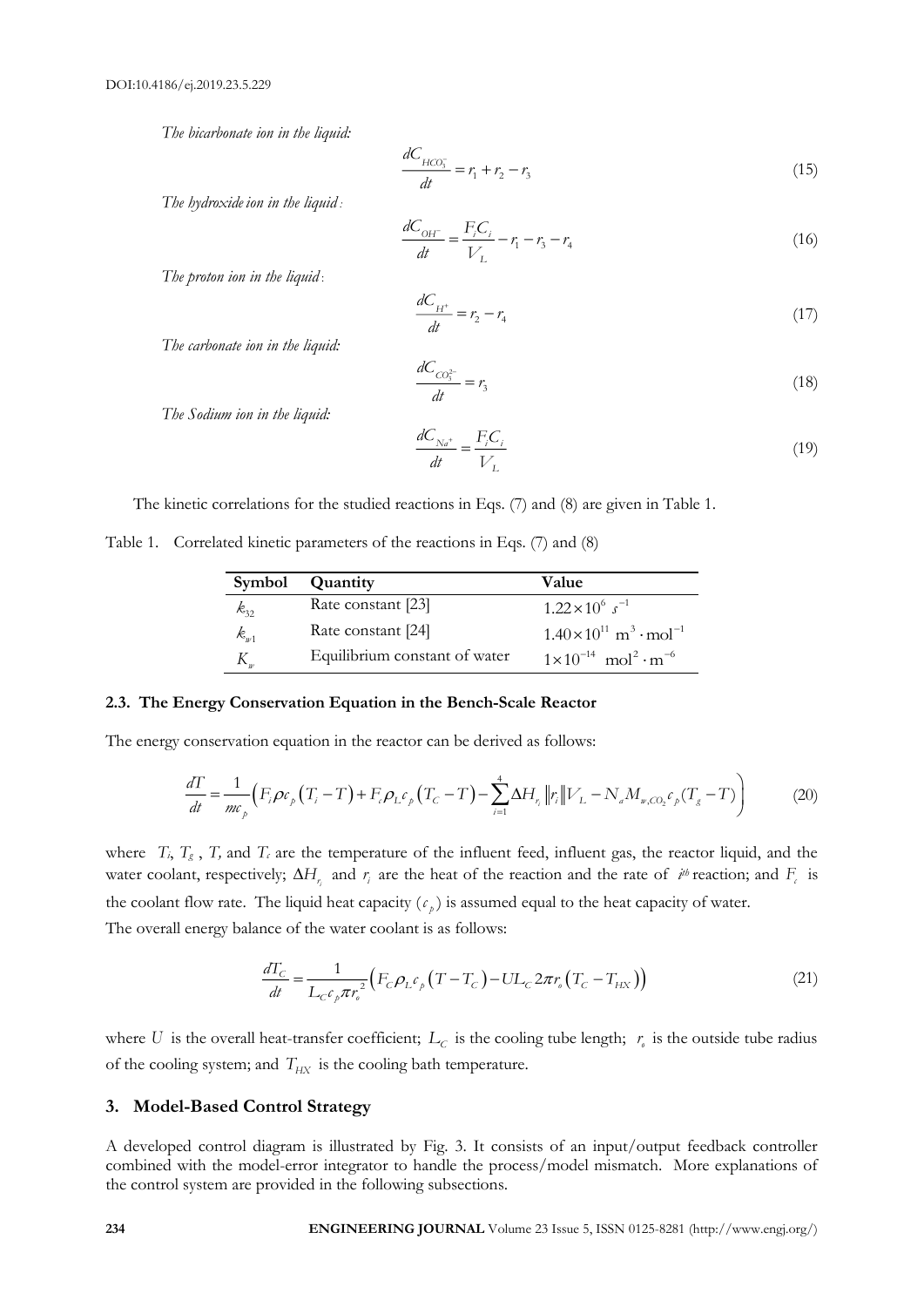

Fig. 3. A diagram of the developed control structure.

## **3.1. I/O Linearizing Feedback**

In this section, the concept of input/output linearization is concisely described. Consider a process that its dynamics are in a form:

$$
\frac{dx}{dt} = f(x(t), u(t))
$$
  

$$
y = h(x(t))
$$
\n(22)

where  $u \in \mathbb{R}^m$ ,  $x \in \mathbb{R}^n$ , and  $y \in \mathbb{R}^m$  are the input vector, the state vector, and the output vector respectively, and *f*, *h* are the smooth functions. The relative orders of the controlled outputs,  $y_1, ..., y_m$ , with respect to the inputs,  $u_1, ..., u_m$ , are denoted by  $r_1, ..., r_m$ , where  $r_i$  is the smallest integer that the function  $d^{r_i} y_i / dt^{r_i}$  depends on the inputs. The following representation is applied:

$$
y = h(x)
$$
  
\n
$$
\frac{dy}{dt} = \left(\frac{\partial b}{\partial x}\right) f(x, u) = b^{1}(x)
$$
  
\n
$$
\vdots
$$
  
\n
$$
\frac{d^{r-1}y}{dt^{r-1}} = \left(\frac{\partial b^{r-2}}{\partial x}\right) f(x, u) = b^{r-1}(x)
$$
  
\n
$$
\frac{d^{r}y}{dt^{r}} = \left(\frac{\partial b^{r-1}}{\partial x}\right) f(x, u) = b^{r}(x, u)
$$
\n(23)

Let prescribe the output responses of the system in Eq. (22) under closed-loop control in following trajectories

$$
(\varepsilon_1 \mathcal{D} + 1)^{r_1} y_1 = v_{\varphi,1}
$$
  

$$
\vdots
$$
  

$$
(\varepsilon_m \mathcal{D} + 1)^{r_m} y_m = v_{\varphi,m}
$$
 (24)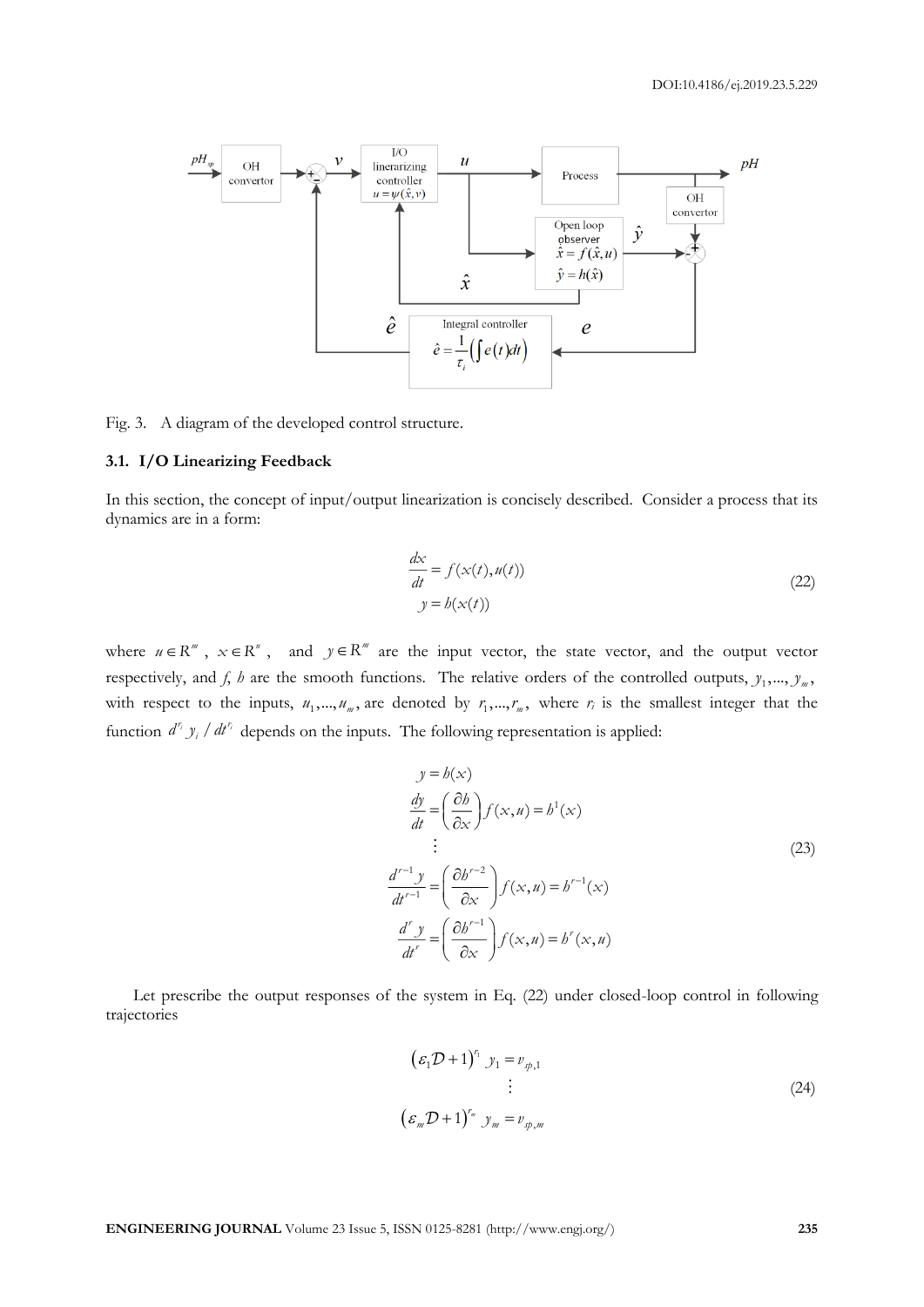where  $\mathcal{D} = d/dt$ ,  $v_{\varphi}$ ,  $\varepsilon$  are the differential operator, the output setpoint and the response tuning parameter for the output speed, respectively. With the definition in Eq. (23), the prescribed responses can be presented as follows:

$$
b_1(x) + {r_1 \choose 1} \varepsilon_1 b_1^1(x) + \dots + {r_1 \choose r_1} \varepsilon_1^{r_1} b_1^{r_1}(x, u) = v_{\varphi, 1}
$$
  
\n
$$
\vdots
$$
  
\n
$$
b_m(x) + {r_m \choose 1} \varepsilon_m b_m^1(x) + \dots + {r_m \choose r_m} \varepsilon_m^{r_m} b_m^{r_m}(x, u) = v_{\varphi, m}
$$
\n(25)

The input/output linearizing feedback is achieved by solving Eq. (25) for the manipulated input (*u*), and its compact form can be represented as follows:

$$
u = \psi(\hat{x}, v) \tag{26}
$$

#### **3.2. Control System**

The I/O feedback needs the state information to calculate the control action. The open-loop state observer presented in Eq.(27) is used for estimating state values

$$
\dot{\hat{x}} = f(\hat{x}, u) \n\hat{y} = b(\hat{x})
$$
\n(27)

The integrator in Eq. (28) is included in the control system to reject the output offset from the model discrepancy.

$$
e = y - \hat{y}
$$
  
\n
$$
\hat{e} = \frac{1}{\tau_i} \int e(t) dt
$$
\n(28)

By combining Eqs. (26)–(28), the developed control system can be summarized by the following equation set

$$
\begin{aligned}\n\dot{\hat{x}} &= f(\hat{x}, u) \\
\hat{y} &= h(\hat{x}) \\
v &= y_{\varphi} - \hat{e} \\
u &= \psi(\hat{x}, v)\n\end{aligned} \tag{29}
$$

#### **3.3. Controller System: Application to the Bench-Scale pH Treatment Unit**

In the setup of the bench-scale unit, the pH of the reactor liquid (output mapping to hydroxide ion,  $y = OH^-$ ) is controlled by varying the influent feed ( $u = F_i$ ). The process output has a relative degree one. Therefore, the controller system in Eq. (28) for the fed-batch pH treatment process is described as follows: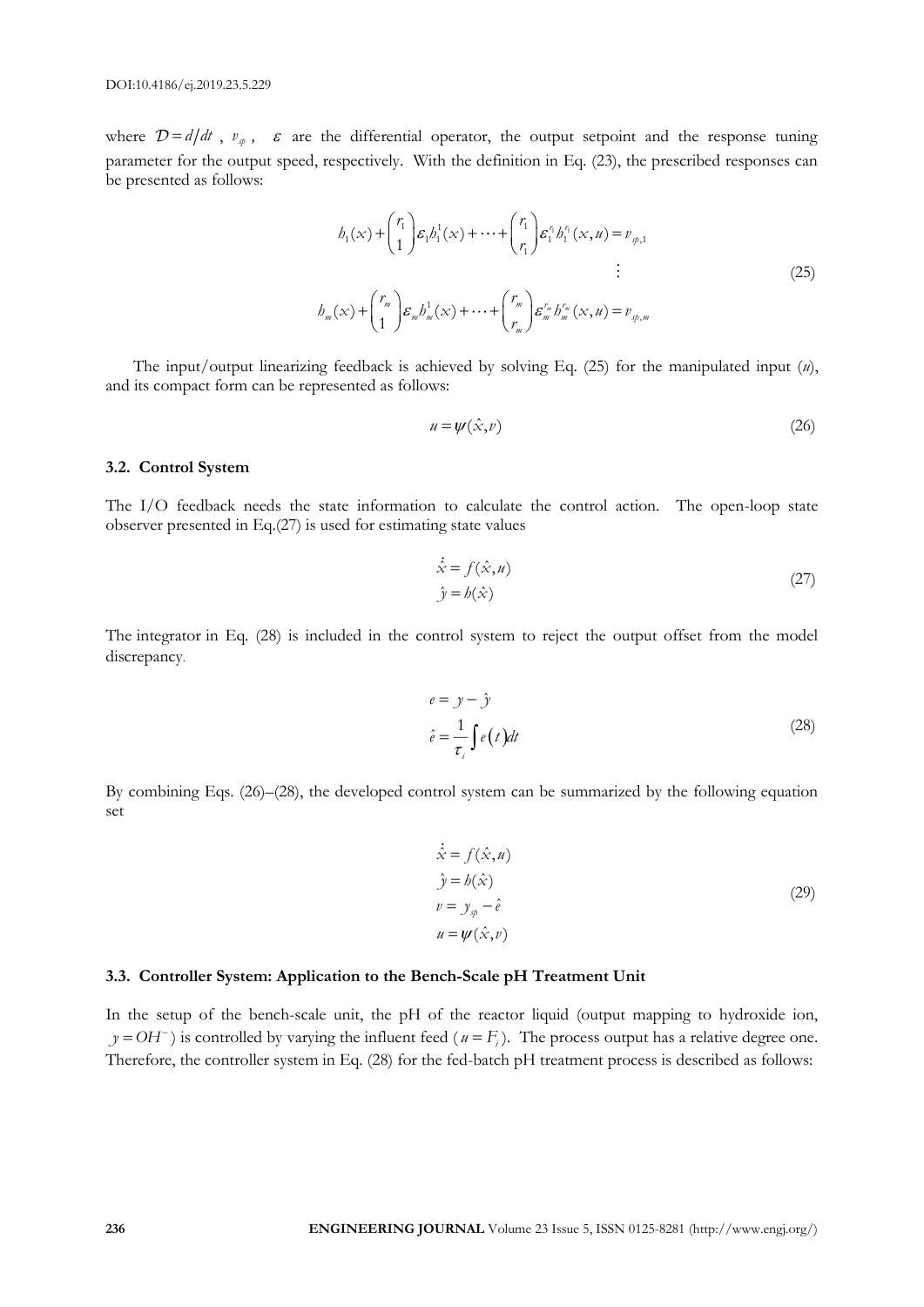$$
C_{OH^-} = 10^{-14 + pH}
$$
  
\n
$$
C_{OH^-,\mathfrak{p}} = 10^{-14 + pH_{\mathfrak{p}}}
$$
  
\n
$$
e = C_{OH^-} - \hat{C}_{OH^-}
$$
  
\n
$$
\hat{e} = \frac{1}{\tau_i} \int e(t) dt
$$
  
\n
$$
v = C_{OH^-,\mathfrak{p}} - \hat{e}
$$
  
\n
$$
u = \frac{\left(\frac{v - \hat{C}_{OH^-}}{\varepsilon} + r_1 + r_3 + r_4\right) V_L}{C_i}
$$
  
\n(30)

#### **4. Results and Discussion**

#### **4.1. Setup of the Bench-Scale pH Treatment Unit**

To implement the real-time control with the bench-scale reactor, the controller in Eq. (30) is coded by LabVIEW software and then implemented into a controller device (NI myRIO-1900, National Instruments). The NI myRIO contains the field programmable gate array (FPGA) that improves a data acquisition speed. This embedded controller supports for accessing and operating from the internet. Monitoring control response and adjusting tuning parameters can perform on the windows interface, shown in Fig. 4.

For the sensor instruments and hardware, an ultrasonic sensor (a 0–10V analog signal representing a level of span 0.2–0.8 m) is used to detect the solution level in the column while the pressure sensor (a 0–10 V representing 0–0.3 bar pressure signal) is detected a hydrostatic pressure of the solution. The liquid pH is controlled by varying the influent feed (a pump range of 1–600 RPM corresponding to the feed flow rate 0–2.4 mL/sec).



Fig. 4. Window interface displaying information of the bubble column reactor for a wastewater neutralization by carbon dioxide; (a) a control interface and (b) monitoring interface.

# **4.2. Model Validation**

Figure 5 illustrates a test of the model prediction quality where data from a real-time open loop experiment are in comparison with the simulation data from the developed mathematical model. The developed model shows good agreement to track the experimental results in real-time within the maximum error of 5 %.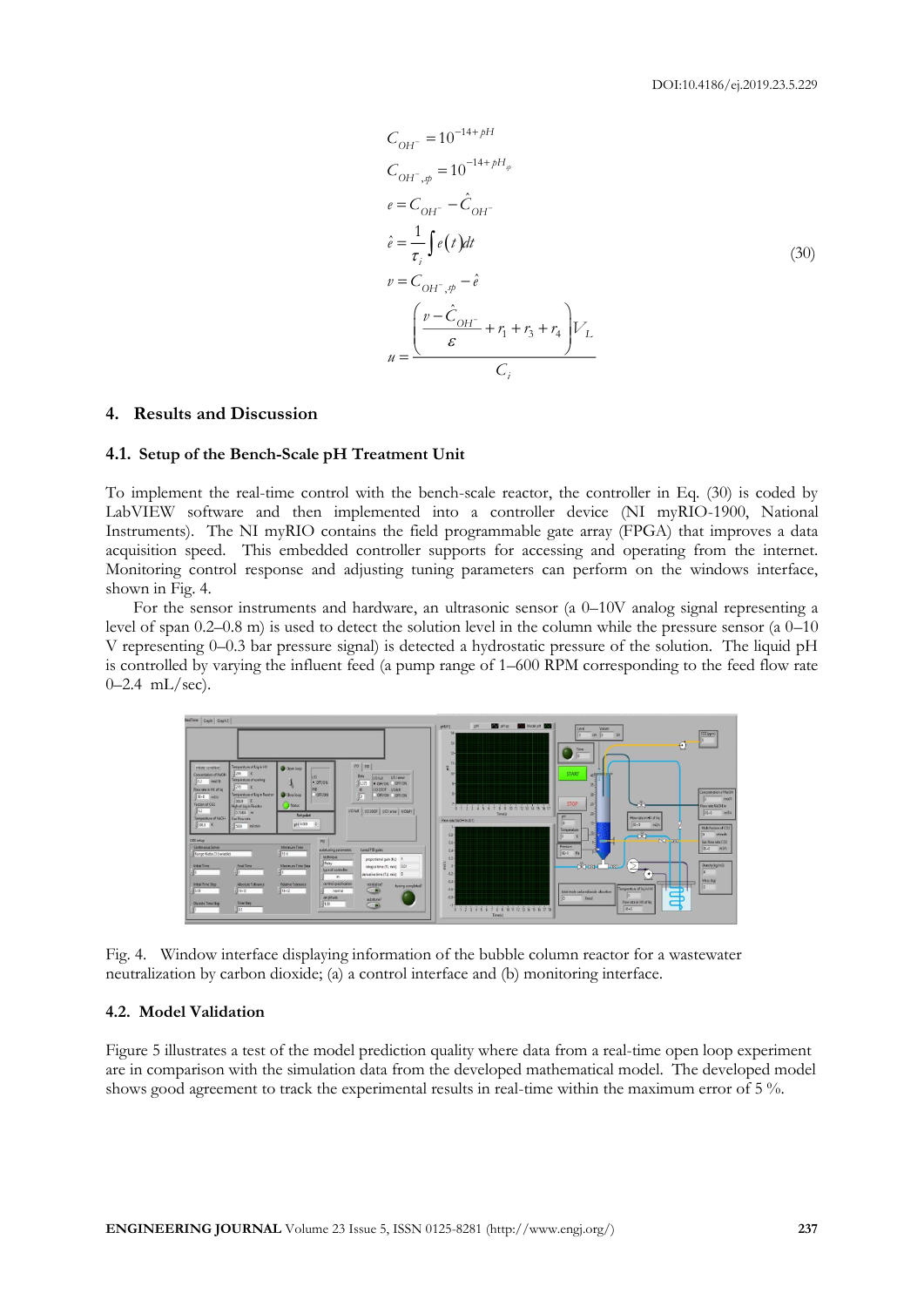

Fig. 5. Comparison of the model prediction and measured pH solution with 5% error bar from the measurement.

## **4.3. Performance Test**

To evaluate the effectiveness of the developed control strategy, two test cases which are the closed-loop control during start-up and the setpoint tracking test are studied with the 2DOF I/O linearizing controller in [25] as a compare method. In both tests, the process begins at the conditions:  $h(0) = 17$  cm,  $pH(0)=13$ ; Temperature of the reactor liquid and the water coolant are 27.9 °C and 3 °C, respectively. The flow rate of the mixed carbon dioxide gas stream is 1 L/min with  $20\%$  v/v carbon dioxide concentration. The I/O feedback tuning parameter  $(\varepsilon)$  is set to 15 s; which is an open-loop time constant of the process.

## 4.3.1. Closed-loop performance

The proposed controller has a real time testing with the pH treatment unit during the start-up period. The bench-scale unit operates in the fed-batch mode. Figure 6 shows the results of the process responses under the proposed and 2DOF methods. From the figure, the proposed method effectively carries out the reactor pH to the desired setpoint (pH = 9) as well as the 2DOF controller. The proposed and the 2DOF controllers are the observer-based controllers which their responses will not directly affect by the presence of noise in the measured output signal. However, the pH output and the manipulated input under the proposed controller has less oscillation than the 2DOF controller.

# 4.3.2. Performance of the set point tracking test

Figure 7 shows the process responses for the setpoint tracking under both controllers. The set point is stepped from pH 9 to 9.1 at 1000 seconds. The pH responses under the proposed method effectively track both desired pH set points with fewer oscillations in the output and control action compared with the 2DOF controller. Table 2 shows the performance indexes of the proposed and the 2DOF methods. The integral squared error (ISE) index is 2.51 for the 2DOF method and 0.45 for the proposed one. The percent overshoot of the 2DOF and proposed are 1.66 and 0.79 % respectively. The proposed method provides better performances compared with the 2DOF controllers in overall.

## **5. Conclusion**

The control methods with the integrator controller were proposed to handle the pH neutralization in the fed-batch bubble column reactor by adjusting the influent flow rate. The input/output linearization is used in a formulation of the proposed control method. The proposed method was developed based on the lumped parameter reactor model and the two-film theory. The input/output feedback to track the setpoint target, the open observer to provide state information, and the error integrator to eliminate the output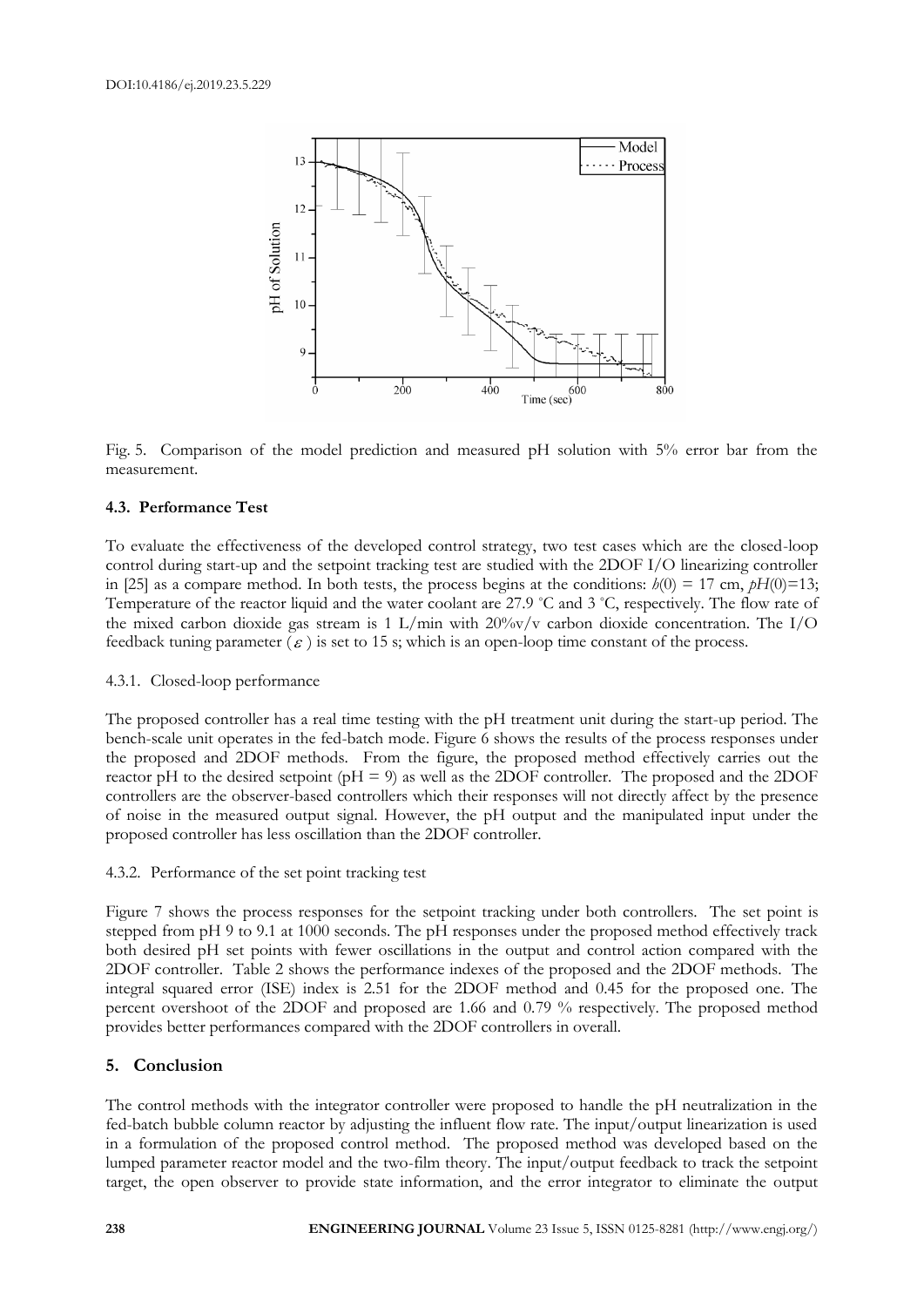offset are integrated into the developed control structure. The developed method was tested and investigated through real-time implementation by comparing with the two-degree-of-freedom, I/O linearizing controller. In real-time tests, it enforces the output to the target pH effectively. The experimental results supported that the input/output feedback with the integrator can reduce accumulation of error and it delivers better control efficiencies over the two-degree-of-freedom I/O linearizing controller as illustrated in Table 2.



Fig. 6. Profiles of (a) pH in the reactor and (b) influent flow rate under the closed-loop test during startup.



Fig. 7. Profiles of (a) pH in the reactor and (b) influent flow rate under setpoint tracking test.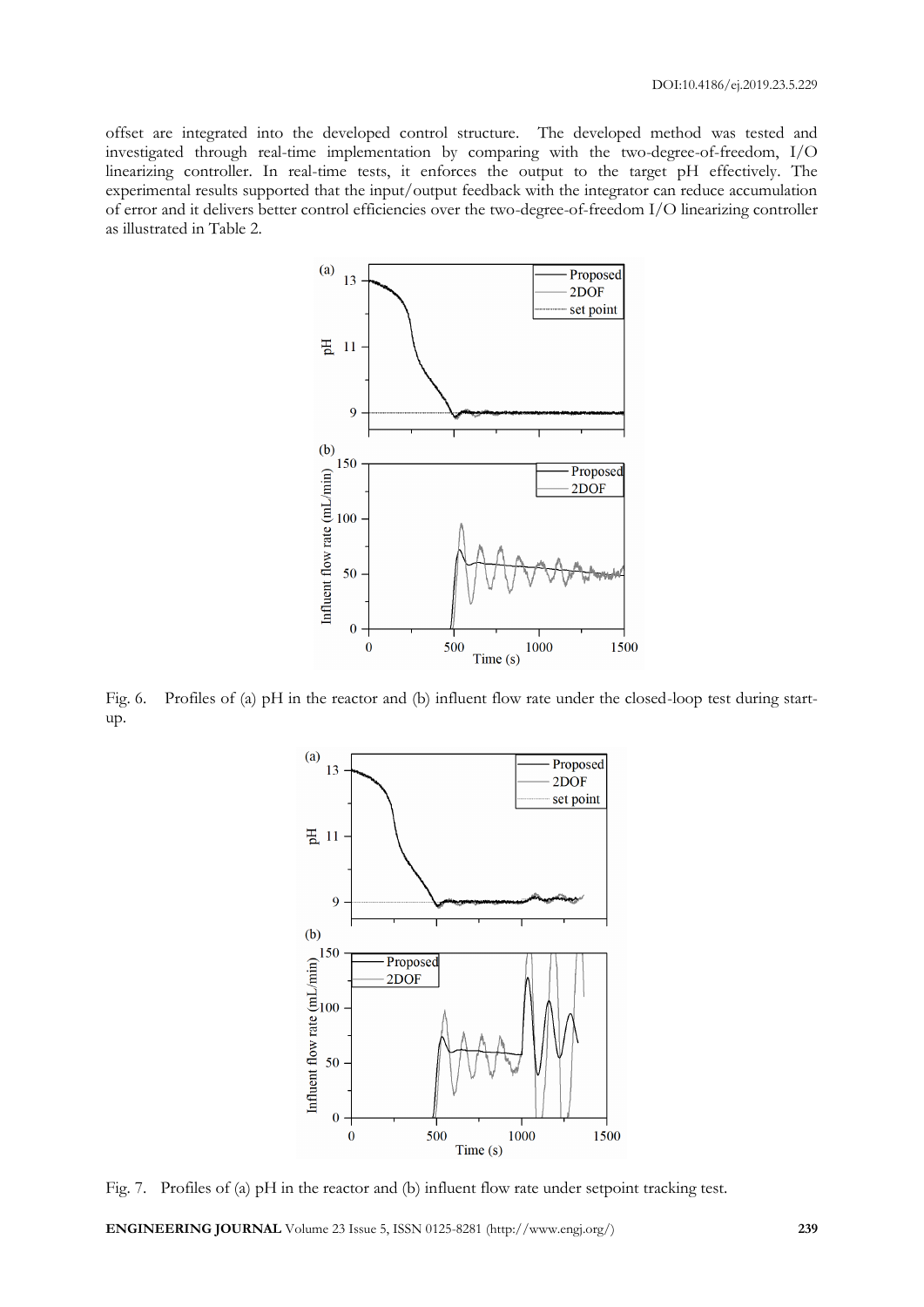Table 2. Closed-loop performance under setpoint tracking test.

| Controller | Performance index     |      |  |
|------------|-----------------------|------|--|
|            | Percent overshoot [%] |      |  |
| 2DOF       | 1.65                  | 2.51 |  |
| Proposed   | 0.79                  | 0.45 |  |

# **Acknowledgments**

The authors would like to acknowledge the financial research support from the Faculty of Engineering, Kasetsart University (Grant No. 61/09/CHEM-M-ENG); the Institutional Research Fund Grant (Thailand Research Fund) (IRG5980004); and the Center of Excellence on Petrochemical and Materials Technology.

# **Reference**

- [1] C. Song, "Global challenges and strategies for control, conversion and utilization of CO<sub>2</sub> for sustainable development involving energy, catalysis, adsorption and chemical processing," *Catalysis Today*, vol. 115, no .1, pp. 2-32, Jun. 2006.
- [2] R. S. Norhasyima and T. M. I. Mahlia, "Advances in CO<sub>2</sub> utilization technology: A patent landscape review," *Journal of CO2 Utilization*, vol. 26, pp. 323-335, Jul. 2018.
- [3] N. M. Kulshreshtha, A. Kumar, P. Dhall, S. Gupta, G. Bisht, S. Pasha, V. P. Singh, and R. Kumar, "Neutralization of alkaline industrial wastewaters using Exiguobacterium sp.," *International Biodeterioration & Biodegradation*, vol. 64, no. 3, pp. 191-196, Jun. 2010.
- [4] N. Kantarci, F. Borak, and K. O. Ulgen, "Bubble column reactors," *Process Biochemistry*, vol. 40, no. 7, pp. 2263-2283, Jun. 2005.
- [5] Z. K. Nagy and P. Ş. Agachi, "Model based control of chemical processes: Case studies," Presa Universitară Clujeană, 2004.
- [6] J. K. Stolaroff, D. W. Keith, and G. V. Lowry, "Carbon dioxide capture from atmospheric air using sodium hydroxide spray," *Environmental Science & Technology*, vol. 42, no. 8, pp. 2728-2735, Feb. 2008.
- [7] M. Li. , F. Wang, and F. Gao, "PID-based sliding mode controller for nonlinear processes," *Industrial & Engineering Chemistry Research*, vol. 40, no. 12, pp. 2660-2667, Jun. 2001.
- [8] S. E. Hurowitz, A. Bobkov, and J. B. Riggs, "pH control using advanced proportional−integral controls with the dual-injection in-line process," *Industrial & Engineering Chemistry Research*, vol. 39, no. 7, pp. 2418-2426, Jul. 2000.
- [9] J.-Y. Lin and C.-C. Yu, "Automatic tuning and gain scheduling for pH control," *Chemical Engineering Science*, vol. 48, no. 18, pp. 3159-3171, Nov. 1993.
- [10] H.-C. Chan and C.-C. Yu, "Autotuning of gain-scheduled pH control: An experimental study," *Industrial & Engineering Chemistry Research*, vol. 34, no. 5, pp. 1718-1729, May 1995.
- [11] J. Zhang, "A nonlinear gain scheduling control strategy based on neuro-fuzzy networks," *Industrial & Engineering Chemistry Research*, vol. 40, no. 14, pp. 3164-3170, Jul. 2001.
- [12] M. R. Pishvaie and M. Shahrokhi, "pH control using the nonlinear multiple models, switching, and tuning approach," Industrial & Engineering Chemistry Research, vol. 39, no. 5, pp. 1311-1319, May 2000.
- [13] M. A. Henson and D. E. Seborg, "Adaptive nonlinear control of a pH neutralization process," *IEEE Transactions on Control Systems Technology*, vol. 2, no. 3, pp. 169-182, 1994.
- [14] A. Nejati, M. Shahrokhi, and A. Mehrabani, "Adaptive input-output linearization control of pH processes," *Iranian Journal of Chemistry and Chemical Engineering (IJCCE)*, vol. 27, no. 3, pp. 25-35, Jan. 2008.
- [15] A. Nejati, M. Shahrokhi, and A. Mehrabani, "Comparison between backstepping and input–output linearization techniques for pH process control," *Journal of Process Control*, vol. 22, no. 1, pp. 263-271, Jan. 2012.
- [16] M. Ławryńczuk, *Computationally Efficient Model Predictive Control Algorithms: A Neural Network Approach*. Berlin: Springer, 2014.
- [17] M. Ławryńczuk, "Modelling and predictive control of a neutralisation reactor using sparse support vector machine Wiener models," *Neurocomputing*, vol. 205, pp. 311-328, Sep. 2016.